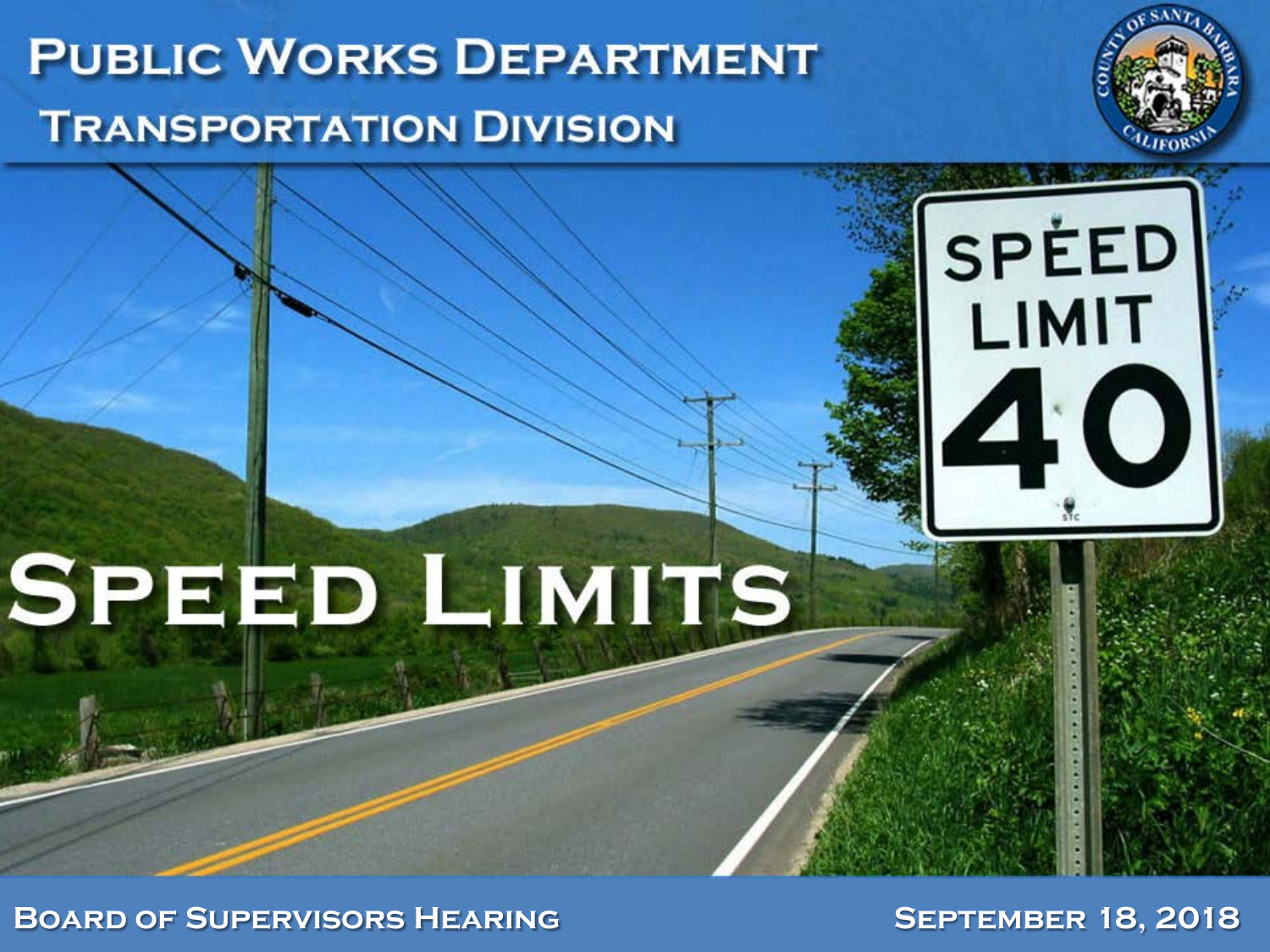## **Establishing Speed Limits**

### **Process**

• **Engineering and Traffic Survey (E&TS) expires after 7 or 10 years**

2

- **New E&TS is performed**
- **E&TS results presented to the County Traffic Engineering Committee (TEC)**
- **TEC recommendations are presented to the Board of Supervisors**
- **Board amends County Code by ordinance to designate speed limit zone(s)**
- **Appropriate signage and roadway markings are installed**
- **Documentation is provided to the CHP and Courts for enforcement**

**PUBLIC WORKS DEPARTMENT** 

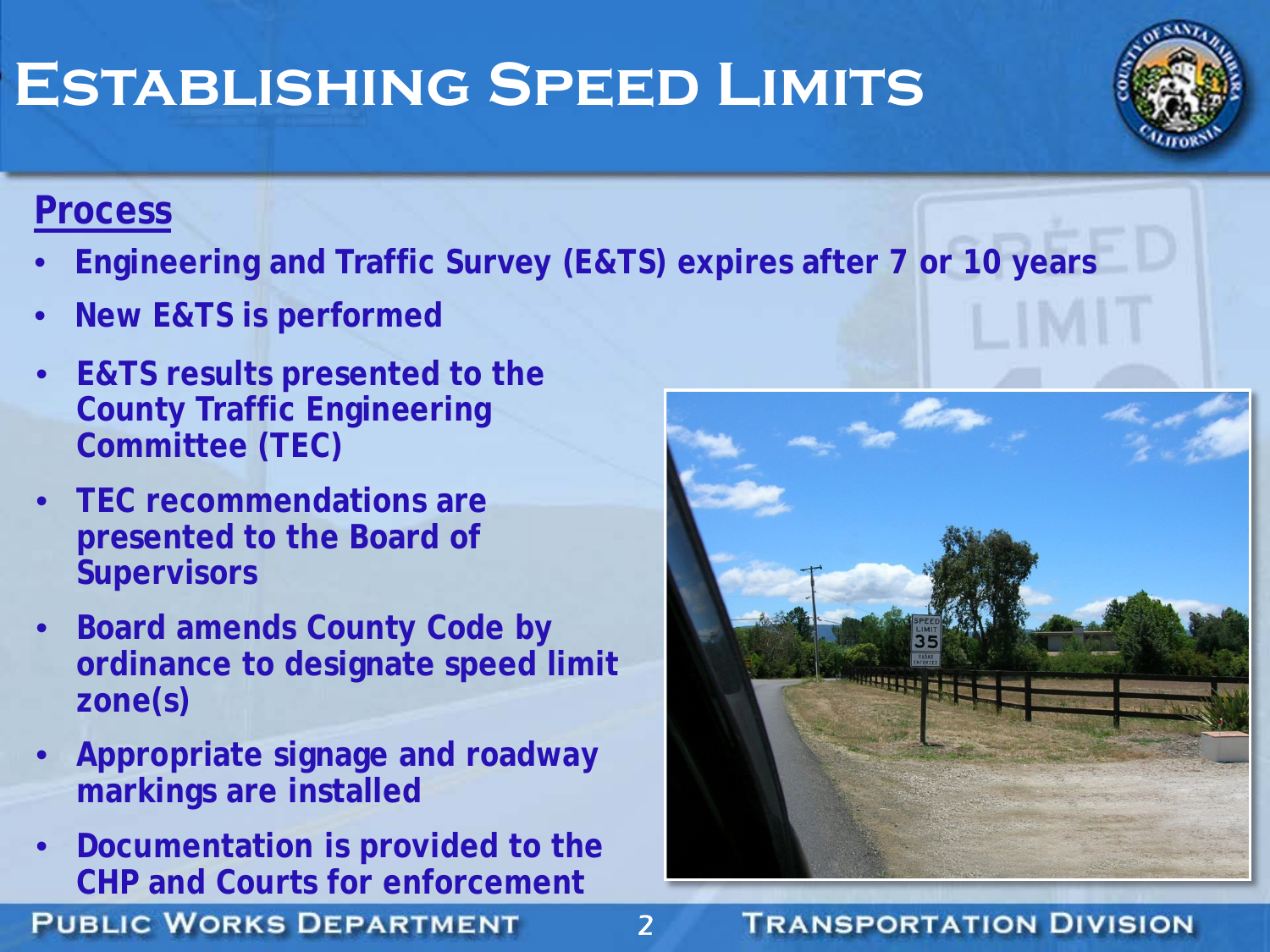## **Engineering and Traffic Survey**

- **Speed of free flow traffic is recorded**
- **Sample size must be 50 or more, normally 100 vehicles**
- **Road conditions are recorded**
- **Daily traffic volume is recorded**
- **Collision data is collected**
- **Analyze speed data**
	- 85**th Percentile**
	- **Pace**





#### **PUBLIC WORKS DEPARTMENT**

#### **TRANSPORTATION DIVISION**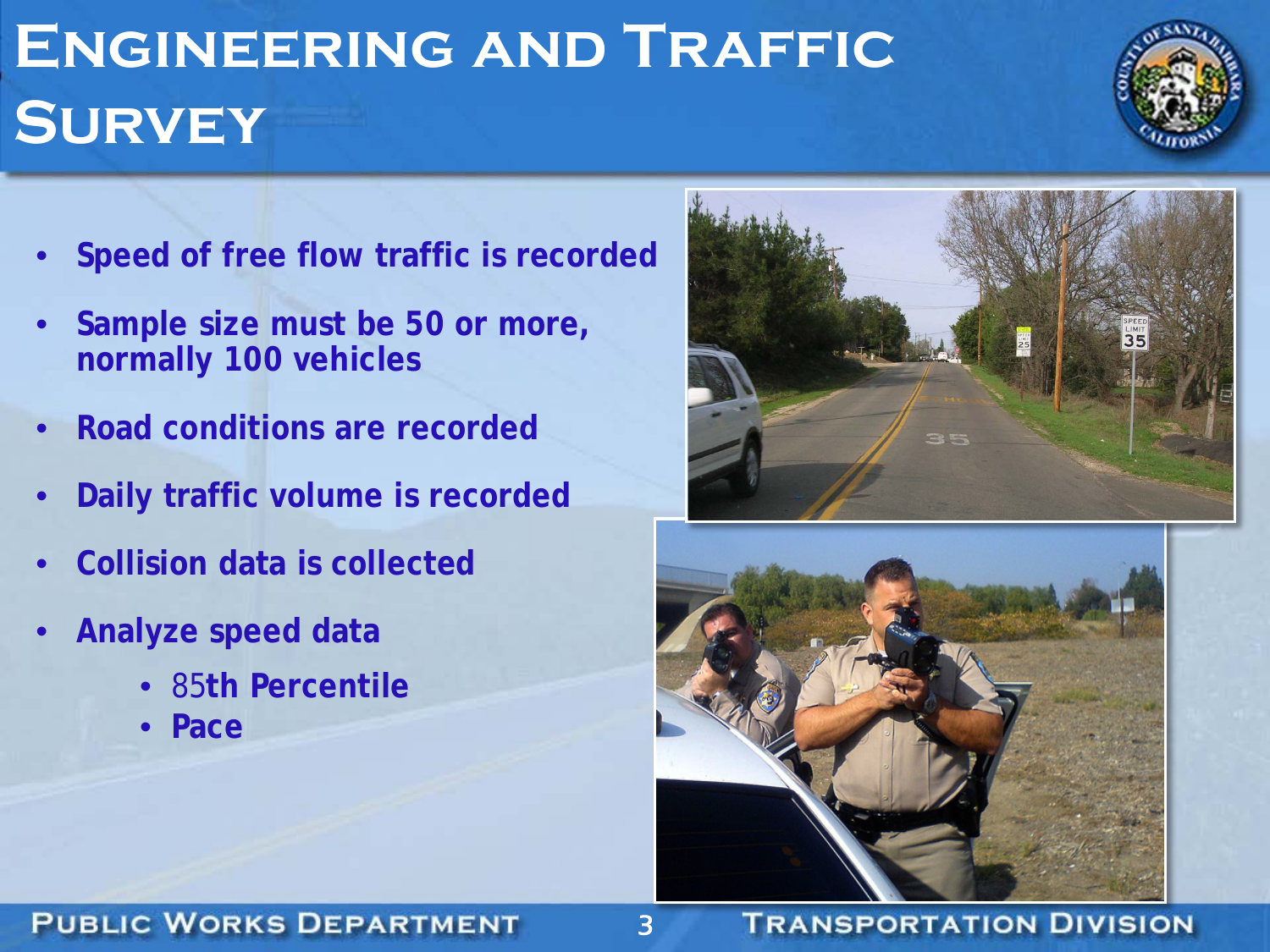## **Recommendations (slide 1 of 2)**



**The County of Santa Barbara Department of Public Works recommends that your Board adopt an ordinance amending Chapter 23 of the Santa Barbara County Code thereby establishing the following Speed Limit Zones:**

| lStreet                                                        | <b>Current Posted</b><br>Speed (MPH) | Recommended<br>Speed (MPH) |
|----------------------------------------------------------------|--------------------------------------|----------------------------|
| <b>Rincon Hill Rd</b> - State Route 150 to Ventura County Line | 30                                   | None                       |
| Shepard Mesa Rd - State Route 192 to Shepard Mesa Ln           | 35                                   | <b>None</b>                |
| Shepard Mesa Rd - Shepard Mesa Ln northwest to Shepard Mesa Rd | <b>20</b>                            | <b>None</b>                |
| Puente Dr - Hollister Av to Via Huerto                         | 40                                   | $35*$                      |
| Vieja Dr - Via Huerto to Southwesterly Terminus                | 40                                   | $35*$                      |
| Walnut Ln - Hollister Av to Southerly Terminus                 | 25                                   | $30*$                      |

**\* Indicates 5 mph reduction below nearest 5 mph increment (AB2767 or CVC 21400(b))**

**PUBLIC WORKS DEPARTMENT** 

#### **TRANSPORTATION DIVISION**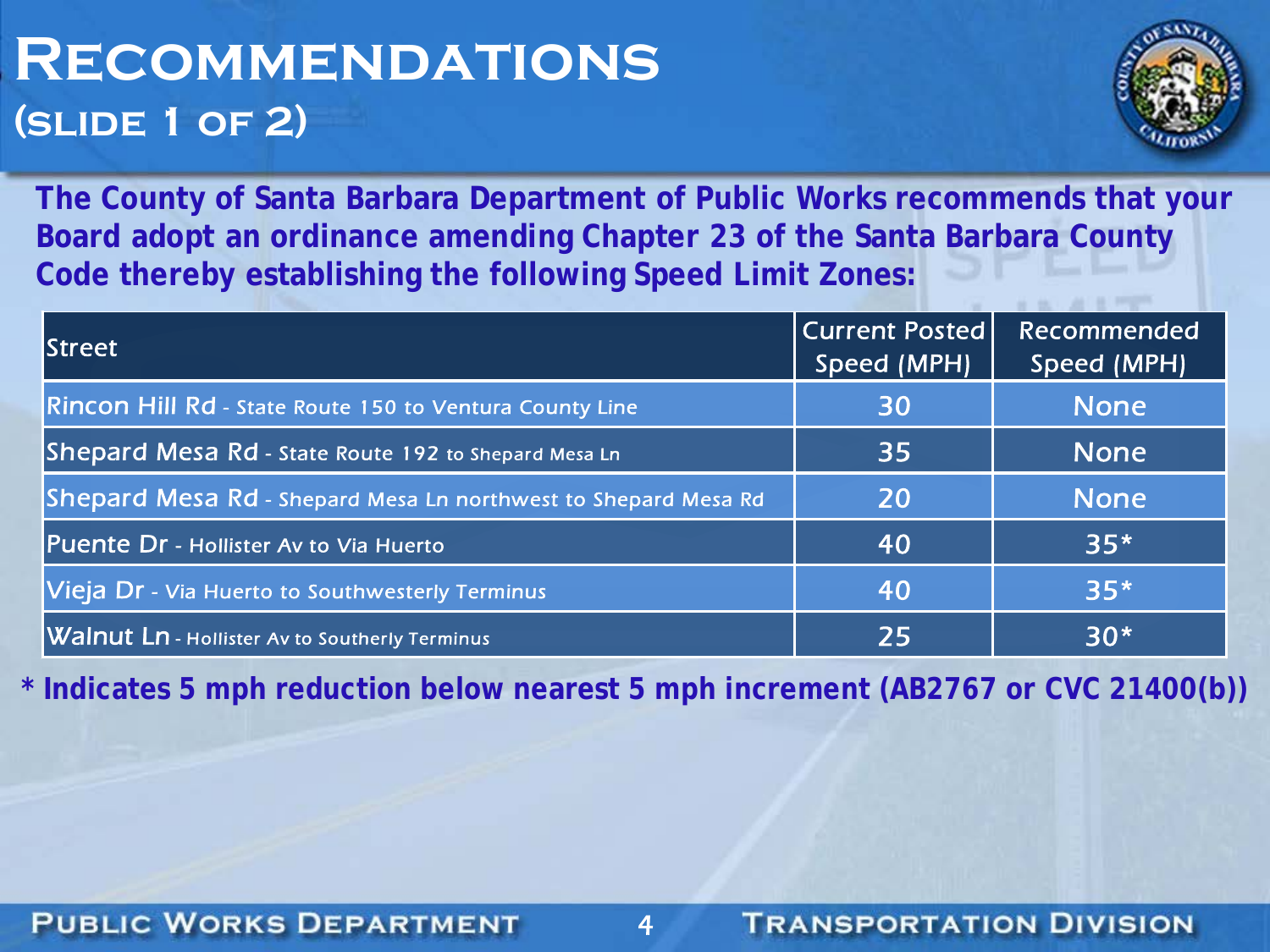## **Recommendations (slide 2 of 2)**



**The County of Santa Barbara Department of Public Works recommends that your Board adopt an ordinance amending Chapter 23 of the Santa Barbara County Code thereby establishing the following Speed Limit Zones:**

| lStreet                                                                                    | Current Posted <br>Speed (MPH) | Recommended<br>Speed (MPH) |
|--------------------------------------------------------------------------------------------|--------------------------------|----------------------------|
| Vereda Del Ciervo - Vereda Leyenda to Northerly Terminus                                   | 35                             | <b>None</b>                |
| Vereda Del Padre - Farren Rd to Vereda Leyenda                                             | 30                             | <u>None </u>               |
| Vereda Leyenda - Calle Real to Northerly Terminus                                          | 30                             | <b>None</b>                |
| Refugio Rd - Redondo Ct to 450' south of Redondo Ct<br>(extension of existing 35 mph zone) | 55                             | $35*$                      |
| Hummel Dr - Union Valley Pkwy to Mooncrest Ln                                              | 40                             | $35*$                      |

**\* Indicates 5 mph reduction below nearest 5 mph increment (AB2767 or CVC 21400(b))**